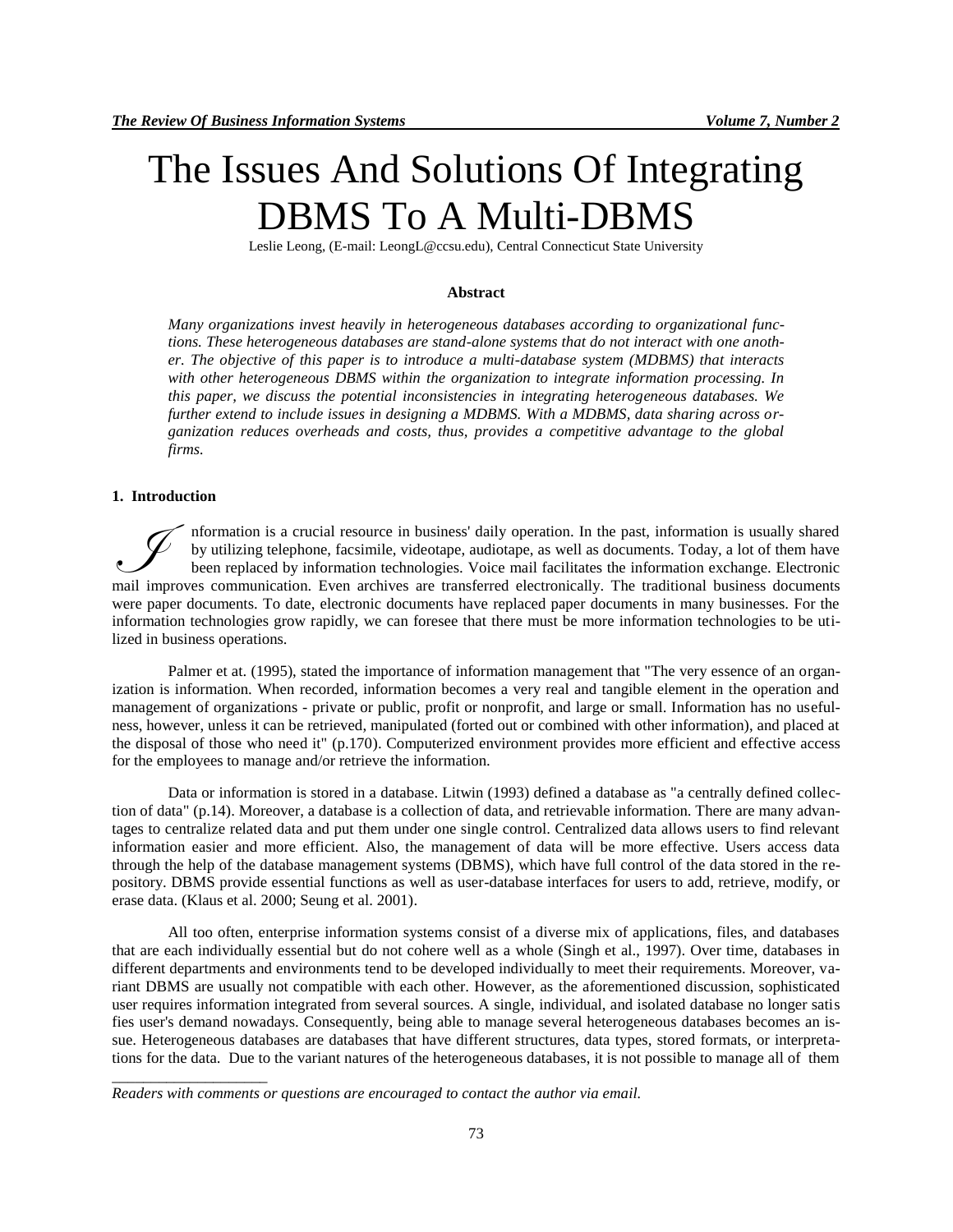with a single database management system. It is also unreasonable and impossible to transform enormous data into one single, unique format. Therefore, the question to allow global users to access data they need between heterogeneous databases is a problem needed to be solved.

Based on the aforementioned introduction, this paper present a method of managing heterogeneous databases. Many issues with regard to this topic have been discussed and numerous studies have been conducted. This paper synthesized some of those works and presented a means for organizations to converge their heterogeneous databases with the least effort.

Let us take a look at this scenario. The XYZ Company has a large number of heterogeneous computer systems that have critical data for decision-making and customer growth. The company's databases range from spreadsheets in stand-alone PCs to Mainframe VTOC databases. The data is currently not shared among the systems, and tedious expensive work is necessary to consolidate the huge amounts of data, which includes duplication and copying of databases across different computers.

The goal of this paper is to converge the aforementioned databases without modifying them. This includes the databases themselves as well as the DBMS. The issues reside in both the databases and the DBMS. However, the goal is to develop a system or a method so that data interchange will occur on the conceptual level above the DBMS. Thus, the DBMS need only minimum or no change. From the user's point of view, they will not know where the information comes from and how differently it is stored.

Bright et al. (1993) proposed a strategy stating that "A multitude of systems usually means multiple access methods and user paradigms. It is unreasonable to ask users to learn all these access methods, yet it is also unreasonable to expect organizations to convert all their systems to a single common data model with a single access method. Multidatabase systems give users a common interface to multiple databases, while minimizing the impact on existing database operations" (p.3). This paper is going to take the idea and develop a multidatabase systems in order to integrate these local databases.

# **2. Literature Review**

Palmer et al. (1995), defined heterogeneity of hardware as "the presence of multiple hardware platforms and reflects the shift from customers relying on just one supplier to buying from many" (p.81). The same concept can be referred to software as well as other information facilities.

The heterogeneity of databases can be derived from many sources. One source is the nature of the data. Variant data has its unique way of storing. For instance, texts, graphs, images, spreadsheets, tables, and animation all have different means of storing. Some documents themselves consist of more than one type of data. HTML document is a representative of this kind of complex document that consolidate text, sound, image, or full-motion video.

Another example of the heterogeneity is the format of storing data. Texts can be stored in ASCII form in PC or EBCDIC form in mainframe. Images have forms of bit-mapping, JPEG, GIF, and so on. Even the same spreadsheet can be stored in different forms by different application. The scenario is inevitable because the documents might be developed on variant platforms, strategies, or for variant uses. Enormous resources of gathering data can result in the same problem as well. The job of a DBMS is merely helping users to locate and access data. Thus, the issues cannot be solved in DBMS level.

Another main reason which causes heterogeneity is the structure of the database. Since the first database is built, there have been four main categories of databases. They are hierarchical database, network database, relational database, as well as object-oriented database. Although some legacy systems remain using hierarchical or network databases, the most popular are relational databases nowadays. For the essences of these databases are extremely different, the data searching and translating are inefficient and ineffective.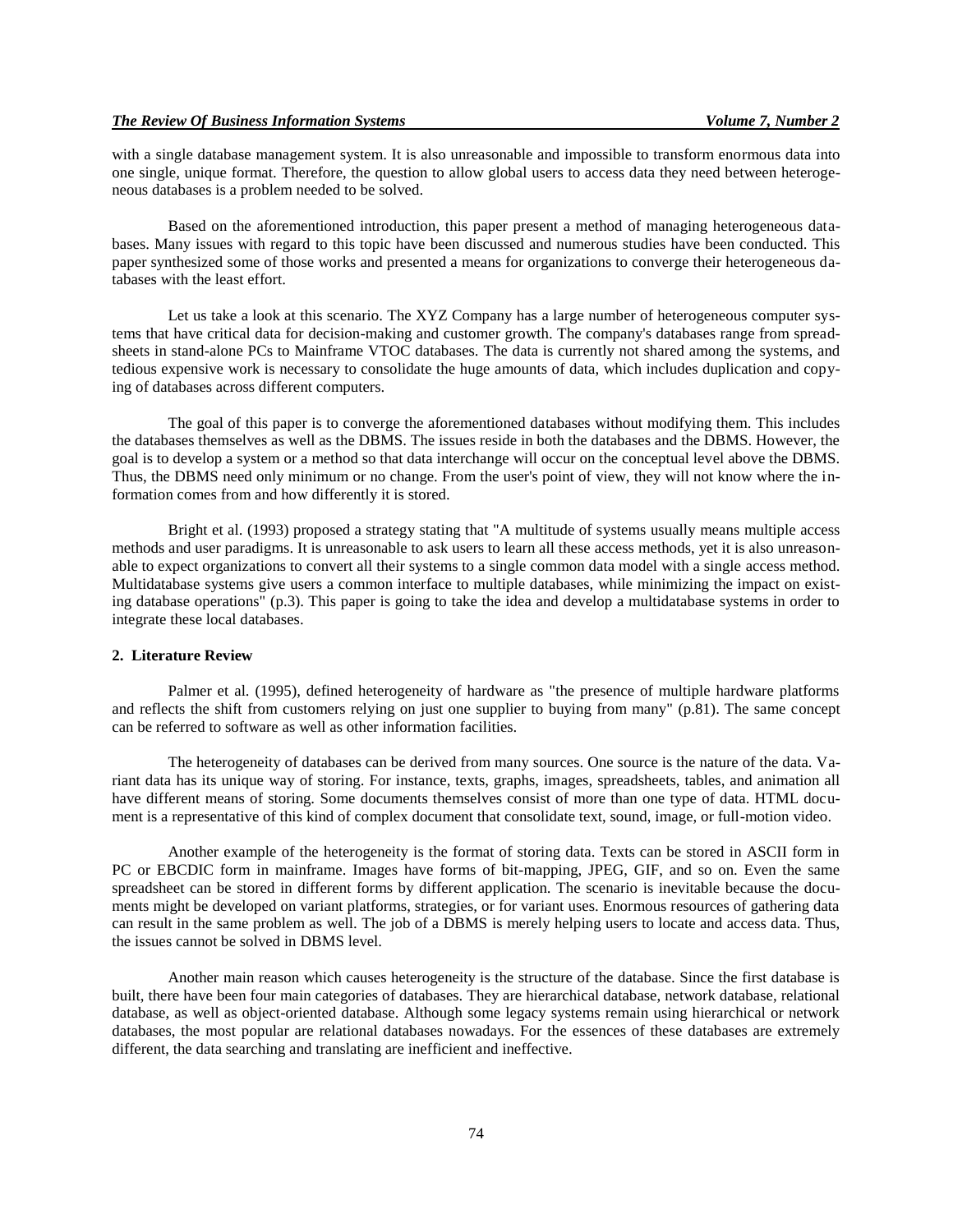The main issues of integrating heterogeneous databases have been discussed widely (Anne et al. 2000; Joon H.L. 1998). Many researches focused on discovering and analyzing those issues. With the clear understanding of the issues, we can then develop an effective solution.

Bouguettaya and Milliner (1995) have proposed that "the complexity of making autonomous heterogeneous databases smoothly interoperate is dependent on addressing two major issues. The first issue to address is what adequate levels of autonomy databases are guaranteed to keep. The second issue to address is what overhead cost is required to bridge database heterogeneity" (p.1388). The statement conveyed two messages. Firstly, we want to construct global communication environment for local databases while keeping the databases as fully autonomous as possible. Secondly, we want to reduce cost. Both of these concerns point to the solution to one direction which is to build a multidatabase system (MDBMS). The MDBMS manages the local databases so that the local databases retain their autonomy, thus reducing overhead time and effort on restructuring every local database.

Bright et al. (1993a) proposed their analysis of the issues of managing heterogeneous databases. There are several issues that cause the integration of heterogeneous databases a challenging job to achieve. Three of them are most fundamental but crucial and will be discussed in this paper. They are *Site Autonomy*, *Differences in Data Representation*, and *Concurrency Control*.

## **2.1 Site Autonomy**

Bright et al. (1993a) defined site autonomy as "A key aspect of multidatabases, as opposed to distributed databases, in that each local database management system (DBMS) retains complete control over local data and processing. The DBMS itself is not modified by joining the multidatabase" (1993b, p.5). According to this definition, a DBMS of an autonomous site have full control to access, manipulate, and modify the data stored in its local databases. Although the purpose of multidatabase is to allow global databases to access data stored in different local databases, those global databases are not supposed to have direct access to the local databases. They are supposed to interact with the local DBMS instead of retrieving data directly from local databases. Since the global system interfaces with the local DBMS at the user level, the local DBMS sees the global system as just another local user (Bright et al. 1993a).

The importance of site autonomy was described as "local databases that have critical role in an organization, and it may be impossible from an economic standpoint to change these systems. Site autonomy means the local DBMS can add global access without changing this existing local function" (Bright et al. 1993b, p.5). Without autonomy, a DBMS can seldom maintain the data integration of its database. There would have to be some additional procedures for the purpose of retaining the database's integration.

Site autonomy can also act as a security measure because the local DBMS has full control over who accesses local resources through the multidatabase interface and what processing options will be allowed (Bright et al. 1993 p.5). Hence, the DBMS is able to prevent unauthorized invader and improper modifications.

# **2.2 Different data representation**

Bright et al. (1993a) indicated that different data representation is inevitable in a multidatabase environment. "Because local databases are developed independently with differing local requirements, a multidatabase system is likely to have many different models, or representations, for similar objects" (p.6). The problem of different data representation is that the recognition of data becomes complicated. Without the right recognition, the translation of the data is ineffective. Consequently, even the data retrieved is the right one, it is useless.

The differences of data representation are due to many causes. Bright et al. (1993a) categorized them into four types: *Name Differences*, *Format Differences*, *Structural Differences*, and *Missing or Conflicting Data*.

Name differences result from the local databases' different conventions for naming objects. There are two types of name differences, *Synonym* and *Homonym*. Bright et al. have given explicit ideas of them and the counter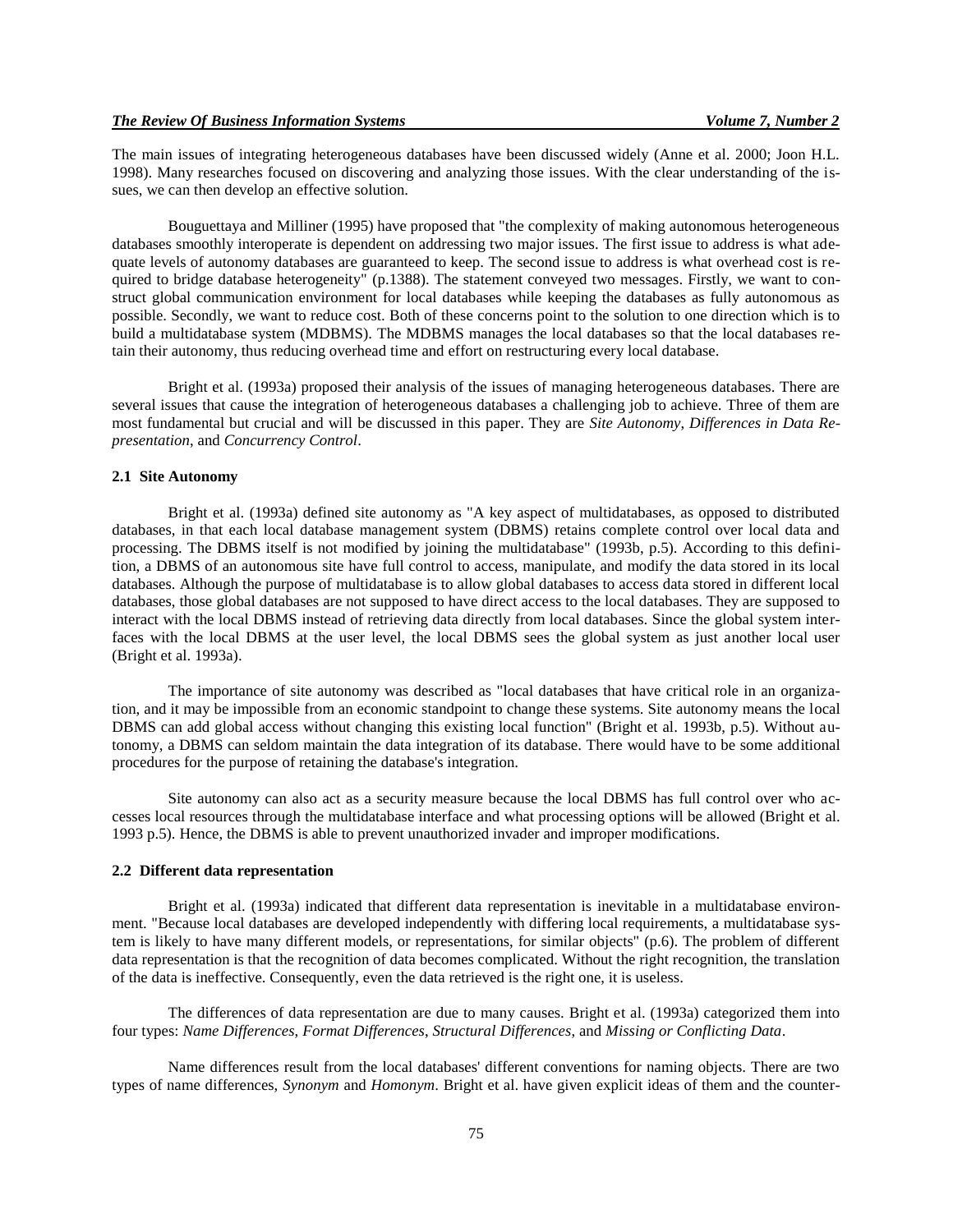measures for the global systems. "Synonym means the same data item has different names in different databases. The global system must recognize the semantic equivalence of the items and map the differing local names to a single global name. Homonym means different data items have the same name in different databases. The global system must recognize the semantic difference between items and map the common names to different global names" (1993, p.6).

Format differences include differences in data type, domain, scale, precision, and item combinations (Bright et al. 1993a, p.6). It is derived from that local databases define data differently. A series of digital can be an amount of deposit in one database and social security number in another database. Typically, this problem can be solved by utilizing transformation functions between local databases and global representation. However, a further problem in this area is that the transformation from local to global may be easy but the inverse transformation may be complex.

Depending on the use of the data, an item may be stored in different structures in different databases. For instance, an item may be a value in one database and an attribute in another. Those structural differences result from their semantic definitions, which are often seen in multidatabases.

Missing data refers to those data that are not recorded completely due to incomplete updates, system errors, or power failures. Usually, the system can still retrieve the data from the database. However, the value of the data is no longer meaningful. The problem is that the system may not be able to perceive this kind of errors. Whether the data is well recorded or not, there will be a value stored in where the data should be stored. It might be the previous data. If the system is able to detect whether the data is out of range and the data is out of range due to the recording failure, the data can be discarded. If the system takes the wrong data as if it is right, due to the garbage-in-garbageout rule, the process that uses the data will generate useless information.

Sometimes the same data stored in different databases may have conflicts at the same time frame, which means their values are variant and none of them is recorded later than the other. The differences may be due to several reasons. Whatever it is, the system can no longer locate the right data for processing. Consequently, either the system cannot provide qualitative service or the performance becomes ineffective.

# **2.3 Concurrency**

Multidatabase management systems must be able to run two or more transactions simultaneously. This ability is known as transaction concurrency (Bobak, 1996). In a multidatabase environment, the global system and local DBMS may manipulate the same data simultaneously. If any side fails to finish its transaction without interrupting, the worst result will be that both systems get the invalid value. Thus, the multidatabase environment must find a way to control the concurrency.

*"Related information vital to a global application or request may exist in multiple, incompatible local databases. Users cannot be expected to manage the system detail of sending multiple requests in different languages to multiple information sources (possibly different data models). Multidatabase systems provide integrated, global access to autonomous, heterogeneous local databases via a single, relatively simple request" (Bright et al. 1993b, p.1).*

The necessity of an integrated system for multiple heterogeneous databases is essential because users cannot be expected to deal with this complex environment alone, as Bright et al. said. A multitude of solutions has been proposed to fulfill the goal. One strategy that has been discussed a lot and been proven to be effective is multidatabase.

Bright et al. (1993b) has defined that "A multidatabase is a distributed system that acts as a front end to multiple local DBMS or is structured as a global system layer on top of local DBMS. The global system provides full database functionality and interacts with local DBMS at their external user interface. The global system provides some means (global schema or multidatabase language) of resolving the differences in data representation and function between local DBMS" (p.5). A multidatabase provides the ability to solve the communication diversities, help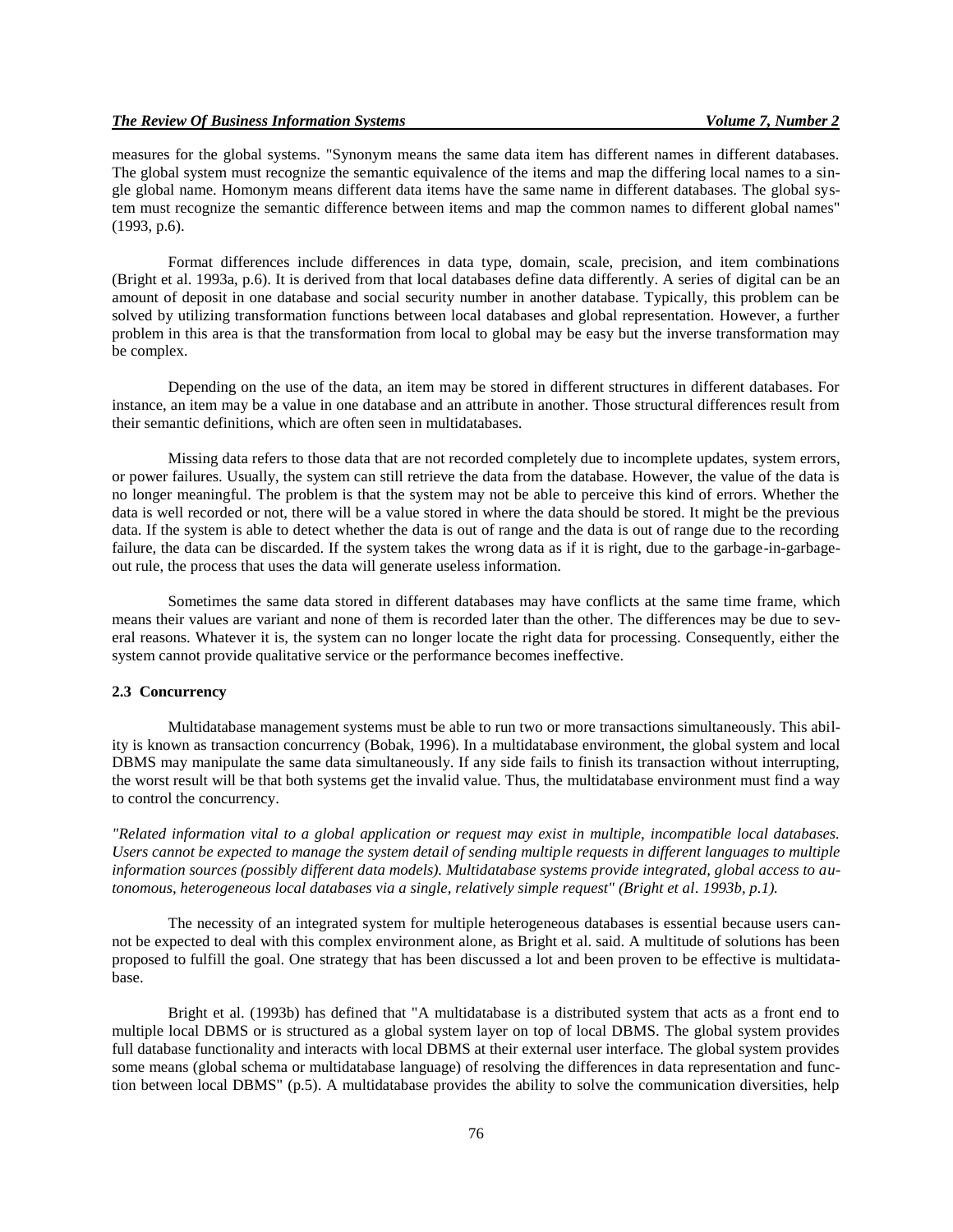the data interchanges between local heterogeneous databases, and reinforce the data accessibility without ruining the local databases' autonomy.

According to Litwin, cited by Davydov (1997), "MDBS is a system for managing information exchange and enforcing cooperation among several databases without a global schema". This approach was initiated as an effort to develop an advanced architecture "supporting dynamic exchange of information objects in real time among multiple databases". It is also the approach this paper is going to use to integrate the heterogeneous databases.

# **3. MDBS Approach**

Compared to other approaches, multidatabase approach is a so-called loosely coupled database integration framework (Davydov, 1997). The dependencies between local databases are minimized so that each local database can remain the maximum autonomy. This system is supposed to provide two functions for data management (Litwin, 1993, p.19):

- a multidatabase manipulation language for queries (and updates) to more than one database, and
- possibly, a language for the definition of interdatabase dependencies.

The overall language of an MDBS for both data definition and manipulation was called a multidatabase language. In general, a global user accesses data from local databases through global users and data from the local databases (Pissinou and Vanapipat, 1996). The MDBS must provide an environment so that if conflicts with other users occurred, it would affect only the global level. The user remains the ability to preserve his own needs in priority. Therefore, the MDBS is intended to overcome the inconsistencies between local DBMS and support the environment transparently.

There are many potential inconsistencies existed in integrating heterogeneous databases. *Data conflicts*, *Consistency*, and *Concurrent control*.

# **3.1 Data conflicts**

Disparate data have widely varying names and definitions. Most names are abbreviated and short. Most definitions are short, truncated sentences. They seldom provide explicit, precise, and thorough understanding of the data. Hence, the first issue that needs to be solved is the data representation differences. "The data shared over the medium must be the official data variations. If the data source does not have the official data variation, it must translate its non-official data variation to an official data variation by accepted data translation schemes before sharing. If the data targets do not use the official data variation, they must translate the official data variation to their non-official data variation by accepted data translation schemes" (Brackett, 1994, p.20).

To solve the name difference problem, a set of unified naming rules is used in multidatabase level to uniquely identify all data stored in different local databases. This approach uses a unique name to identify synonyms and gives homonyms identifiable names. The global system uses its corresponding table to access data stored in local databases. Thus, the name differences will not exist in multidatabase level. The data names used in multidatabase must be consistent, unique, and meaningful although it may relate to several names in different local databases.

Data structure schemata will be needed for multidatabase to convert data between local databases. A data structure schema shows "the relationships between data subjects and the content of each data subject in the formal data resource" (Brackett, 1994, p.91). Heterogeneous databases may have variant data structures for the same data. While global users access local databases, MDBS converts the data accordingly so that the local DBMS can recognize and dispose of the data. Detail data translation process is introduced in Brackett's *Data Sharing: Using A Common Data Architecture* (1994).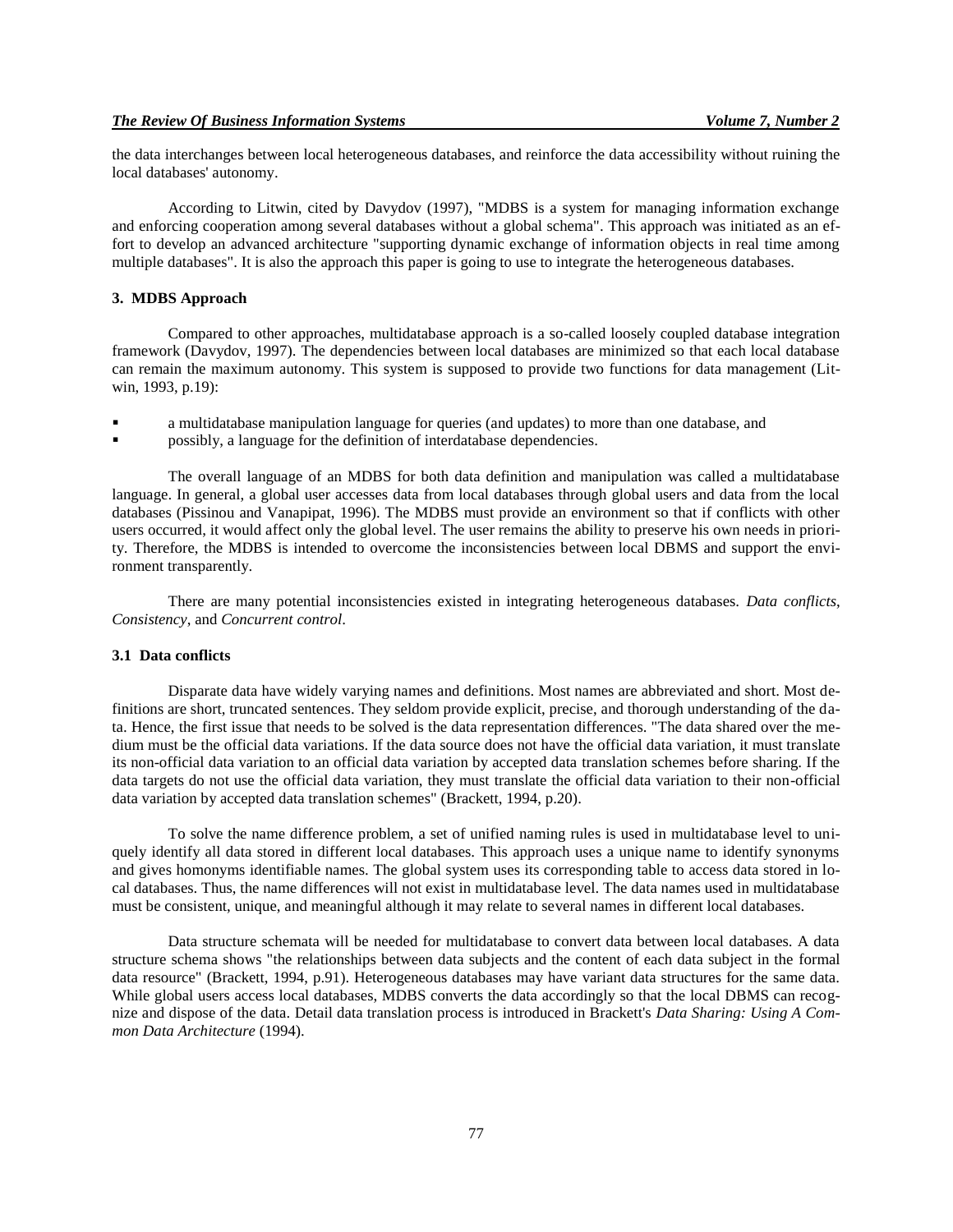Singh et al., (1997) proposed two functions that a MDBS must have to validate the data. The functions are referred to as *Data Purification*. (p.217)

- *Specification of complex validation rules and queries*. Data is validated based on the rules that either defines whether the given data is correct or is suspected to be incorrect. Processing each rule may require complex operations such as joining, selection, and aggregation.
- *Rapid refinement of validation specification*. The system verifies correctness and cleanliness of data with respect to specifications of what is valid. Typically, it takes several iterations to determine the right specification.

Data purification assures the data used is valid in format, value, and time.

## **3.2 Consistency**

Another important problem of semantic interoperability in a multidatabase environment is maintaining the consistency of interdependent data physically stored in multiple databases (Pissinou and Vanapipat, 1996, p.36). Data updates may fail because of inconsistencies among copies; and multiple updates may cause integrity collisions (Olson, 1995). Breitbart, Silberschatz, and Thompson (1989) proposed a theorem in order to ensure the consistency of multidatabases. It says that the consistency of a global database is assured if the following conditions hold:

- Any local transaction from a set of local transactions is a read-only transaction or can write only nonreplicated data items.
- There exists at least one selection of sites for executing global operations for transactions from a set of global transactions such that the corresponding transaction graph for the set of global transactions is acyclic.

Thorough descriptions and the proof can be found in Breitbart, Silberschatz, and Thompson (1989). The methodology is used in MDBS so that the consistency of the data can be ensured.

#### **3.3 Concurrency control**

A transaction can be divided into a series of reading operations and writing operations on a database. A centralized scheduler is used to perform transaction serialization. All unexecuted operations are put into a repository named *history*. The operations in this history are rearranged as a stream of interleaved operations. There are rules to perform this rearrangement. The scheduler orders the operations in a manner that conflicts are avoided and the integrity of the transactions are maintained. Thus, when DBMS executes the operations accordingly, the concurrency problems will not happen. Detail algorithms are depicted in Bobak (1996).

This approach provides a means to solve the concurrency problems, for both local DBMS and MDBS. However, the conflicts may occur when both DBMS and MDBS are manipulating the local database. The global system has enough information to provide concurrency control for global transactions, but it does not have information about local transactions. Therefore, it cannot provide total concurrency control. "Updates must be performed through the local DBMS interface on a node-by node basis" (Bright et al. 1993a).

The three aforementioned issues are the underlying impediments of MDBS. They are all related to the essences of data. In a nutshell: MDBS is not a single product you buy or a system you build, but rather a highly focused architectural framework for data integration (Davydov, 1997). Many other issues are not included for their essences are beyond the discussion of this paper. However, this study provided good directions and issues to databases integration.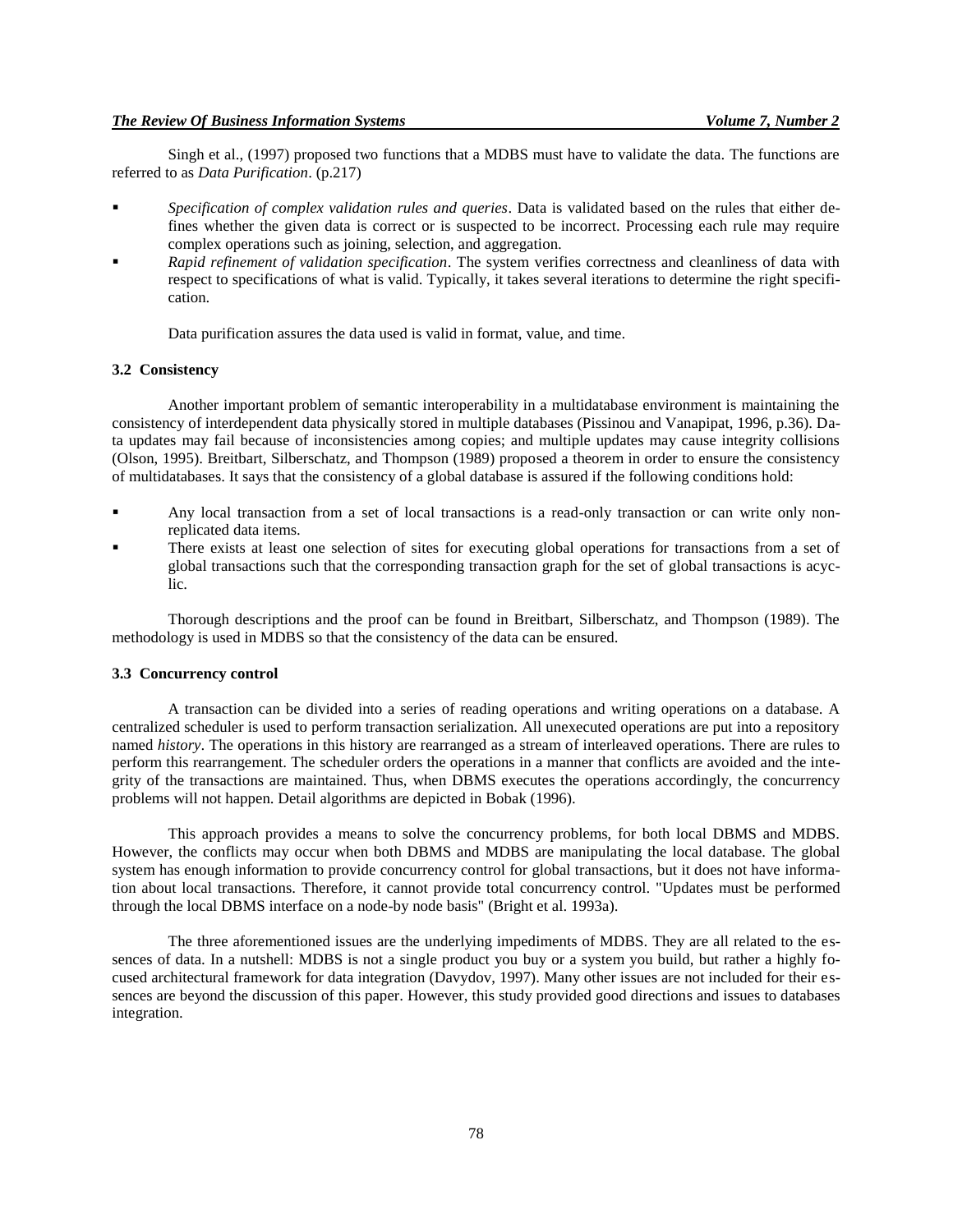# **4. Conclusion**

"The multidatabase approach was intended as a new methodology for the design of database systems, in particular distributed databases. The general idea was that such systems should be able to manage collections of autonomous databases without a global schema and control. The methodology proposed new basic concepts, a general architecture and several new capabilities for relational languages" (Litwin, 1993, p.38). This paper has discussed several solutions in solving the problems for integrating heterogeneous databases. Davydov (1997) once defined the role of a MDBS as "a new kind of database environment used as a foundation for enabling sophisticated, multifunctional systems that can give organizations a significant edge over the competition" (p.63). It is also the intention of this paper.

However, there are still many other issues beyond the discussion of this paper. However, they are as important as the aforementioned issues. Without discreet controls, they are very much capable of causing the whole global system to fail functioning. Here are some issues.

Recovery control is to provide data protection and recovery procedures for all transactions (Gligor and Luckenbaugh, 1989). A MDBS without recovery control may result in disaster when data conflict or system function failure happens. Network bottleneck influences MDBS a lot in the way that frequent global accessing depends heavily on the message transportation time and accuracy. Security issue is also critical because a MDBS needs enormous authentication to access local databases. Failing to control the authentication may result in letting outsiders take advantage of this and to intrude the local databases. Another problem facing the existing multidatabase solutions is their weak expressiveness for the representation of the temporal changes, as well as the temporal constraints, and the representation of events in the external world (Pissinou and Vanapipat, 1996, p.36). In addition, the feasibility as well as the performance is not included in the discussion.

Singh et al. (1997) stated that heterogeneous database systems must address the following aspects:

- Getting to the data with a high-level view.
- Coordinating transactions across systems.
- Data cleaning
- Fusing traditional data with nonstandard data.

These four aspects directly relates to the essences of the data which are the main concern of integration of heterogeneous databases. Brackett (1994) stated that "Data sharing is not really about sharing data. It's about people understanding each other's views of data and the real world those data represent. It's about people using common data to meet different and changing business needs. It's about people working together to refine disparate data into a formal data resource and developing a mature data resource. It's about people combining available resources to meet high demands for information. People, not technology, make shared data a reality" (p.355). Current research in integrating databases using neural-networks can be found in the works of Wen et al. (2000).

This paper has provided the issues of a MDBS and the inconsistencies of integrating a heterogeneous database to a MDBS. When developing a fully functional MDBS, database architects and analyst should thoroughly look at these issues to avoid future pitfalls of the system. The solutions provided in this paper will significantly help in constructing and designing a MDBS while avoiding the problems that may arise shortly after development.

# **5. Suggestions for Future Research**

In the constant improvements of technologies and systems, database integration remains a focus of study with the web and globalization. The internet has provided a means to access information globally, in real-time and at remote locations. This is possible when a MDBS is fully functional and capable of querying other MDBS. Future researchers have the option to investigate on the reliability of such functional systems, performance, feasibility and security issues of MDBS.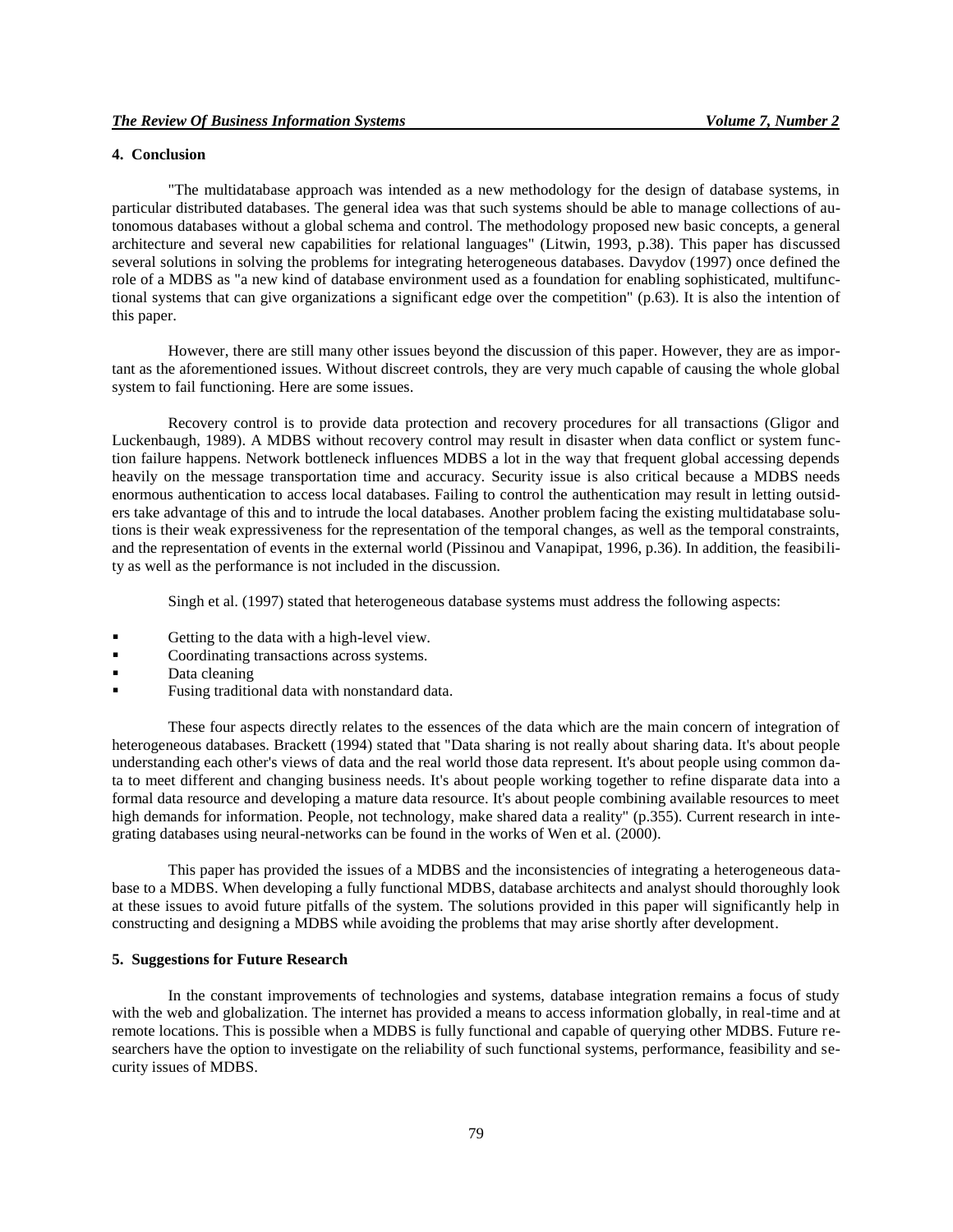# **References**

- 1. Anne Le Calve & Jacques Savoy (2000). Database Merging Strategy based on logistic regression. *Information Processing & Management*. 36 (3), pp. 341-359.
- 2. Appleton, D. S. (1989). The Technology Of Data Integration. *Integration Of Information Systems: Bridging Heterogeneous Databases* (pp. 5-10). New York: Institute Of Electrical And Electronics Engineers. (Originally printed in *Datamation*. Nov, 1985. pp. 106-116).
- 3. Batini, C., Lenzerini, M., & Navathe, S. B. (1989). A Comparative Analysis Of Methodologies For Database Schema Integration. *Integration Of Information Systems: Bridging Heterogeneous Databases* (pp. 72- 112). New York: Institute Of Electrical And Electronics Engineers. (Originally printed in *ACM computing Surveys*. Vol. 18, No. 4, Dec. 1986).
- 4. Bobak, A. R. (1996). *Distributed and Multi-Database Systems*. Norwood, Massachusetts: Artech House.
- 5. Bouguettaya, A., & Milliner, S. (Nov. 1995). Co-database Approach to Database Interoperability. *IEICE Transactions On Information And Systems* (Vol. E78-D. No. 11, pp. 1388-1395). Tokyo, Japan: Institute of Electronics, Information and Communication Engineers.
- 6. Bourbakis, N. G., Marinos, L., & Papazoglou, M. P. (1993). Distributed Heterogeneous Information Systems & Schema Transformation. *Multidatabase Systems: An Advanced Solution For Global Information Sharing* (pp. 189-198). Los Alamitos, California: IEEE Computer Society Press. (Originally printed in *PARBASE-90: Proc. International Conference. On Databases, Parallel Architectures, And Their Applications*. 1990. pp. 388-397).
- 7. Brackett, M. H. (1994). *Data Sharing: Using A Common Data Architecture*. USA: John Wiley & Sons, Inc.
- 8. Breitbart, Y. (1993). Multidatabases Interoperability. *Multidatabase Systems: An Advanced Solution For Global Information Sharing* (pp. 41-48). Los Alamitos, California: IEEE Computer Society Press. (Originally printed in *SIGMOD Record*. Vol. 19, No. 3, Sep. 1990. pp. 53-60).
- 9. Breitbart, Y., Silberschatz, A., & Thompson, G. (1989). Transaction Management In A Multidatabase Environment. *Integration Of Information Systems: Bridging Heterogeneous Databases* (pp. 135-143). New York: Institute Of Electrical And Electronics Engineers.
- 10. Bright, M. W., Hurson, A. R., & Pakzad, S. H. (1993a). A Taxonomy and Current Issues in Multidatabase Systems. *Multidatabase Systems: An Advanced Solution For Global Information Sharing* (pp. 3-12). Los Alamitos, California: IEEE Computer Society Press. (Originally printed in *Computer*. Vol. 25, No. 3, Mar. 1992. pp. 50-60)
- 11. Bright, M. W., Hurson, A. R., & Pakzad, S. (1993b). *Multidatabase Systems: An Advanced Solution For Global Information Sharing*. Los Alamitos, California: IEEE Computer Society Press.
- 12. Cole, B. (Jun. 5, 1995). New Middleware Pushing Beyond Data Access. *Network World* (Vol. 12, No. 23, pp. 1 & 64). Framingham, Massachusetts: CW Communications.
- 13. Darling, C. B. (Nov. 1995). Dig Deep To Strike Data Access Gold. *Datamation* (Vol. 41, No. 20, pp. 76- 81).
- 14. Davydov, M. M. (Aug. 1997). Bridging The Data Archipelago. *Database Programming And Design* (Vol. 10, No. 8, pp. 54-63). San Francisco. California: Miller Freeman Publications.
- 15. Fang, D., Hammer, J., & McLeod, D. (1993). The Identification And Resolution Of Semantic Heterogeneity In Multidatabase Systems. *Multidatabase Systems: An Advanced Solution For Global Information Sharing* (pp. 52-59). Los Alamitos, California: IEEE Computer Society Press. (Originally printed in *First Int'l Workshop On Interoperability In Multidatabase System*. 1991. pp. 136-143).
- 16. Gligor, V. D. & Luckenbaugh, G. L. (1989). Interconnecting Heterogeneous Database Management Systems. *Integration Of Information Systems: Bridging Heterogeneous Databases* (pp. 35-45). New York: Institute Of Electrical And Electronics Engineers. (Originally printed in *Computer*. Jan. 1984. pp. 33-43).
- 17. Grosky, W. I., and Sirounian, L. (Feb. 1995). A Knowledge Model For Unifying Deductive And Non-Deductive Heterogeneous Databases. *IEEE Transactions On Knowledge And Data Engineering* (Vol. 7, No. 1, pp. 82-105). New York: Institute Of Electrical And Electronics Engineers.
- 18. Hutchinson, N., Notkin, D., Sanislo, J., & Schwartz, M. (1989). Heterogeneous Computing Environments: Report On The Acm Sigops Workshop On Accommodating Heterogeneity. *Integration Of Information Systems: Bridging Heterogeneous Databases* (pp. 24-32). New York: Institute Of Electrical And Electronics Engineers. (Originally printed in *Communications Of The ACM*. Vol. 30, No. 2, Feb. 1987).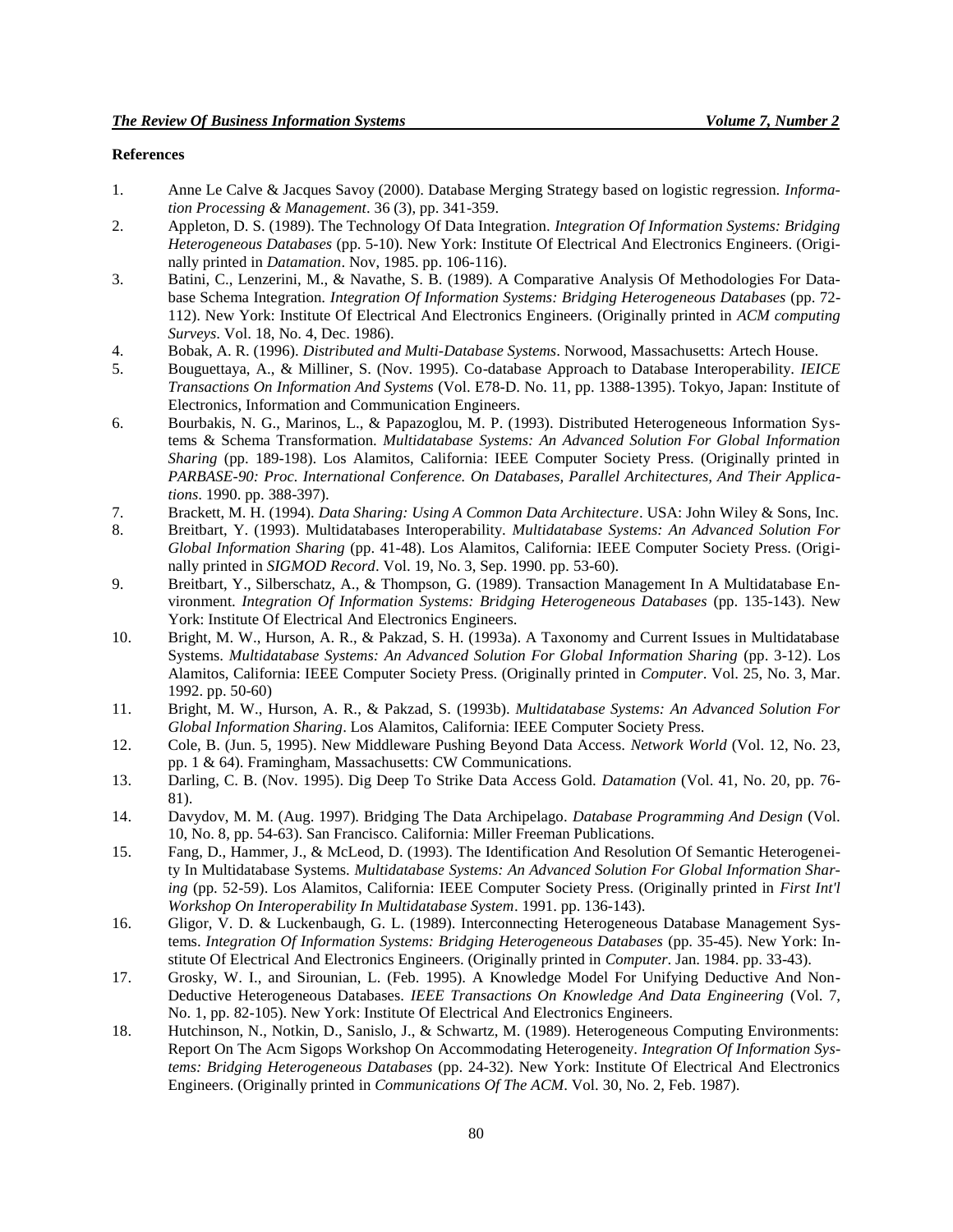- 19. Joon, H.L. (1998). Combining the evidence of different relevance feedback methods for information retrieval. *Information Processing & Management*. 34 (6), pp. 681-691.
- 20. Klaus-Dieter, Schewe & Bettina, Schewe (2000). Integrating Database and Dialogue Design. *Knowledge and Information Systems*. 2 (1), pp. 1-32.
- 21. Litwin, W. (1993). From Database Systems to Multidatabase Systems: Why and How. *Multidatabase Systems: An Advanced Solution For Global Information Sharing* (pp. 13-40). Los Alamitos, California: IEEE Computer Society Press. (Originally printed in *Proc. Sixth British National Conference on Databases*, pp.161-188. New York: Cambridge University Press. 1988).
- 22. Olson, J. (Jun. 1995). Building A Database Topology Strategy. *Database Programming And Design* (Vol. 8, No. 6, pp. 52-61). San Francisco. California: Miller Freeman Publications.
- 23. Palmer, J., Ray, C., & Wohl, A. (1995). *Office Automation: A System Approach* (3rd edition). Cincinnati, Ohio: South-Western Educational Publishing.
- 24. Pissinou, N. and Vanapipat, K. (Jan. 1996). Active Database Rules In Distributed Database Systems: A Dynamic Approach To Solving Structural And Semantic Conflicts In Distributed Database Systems. *Computer Systems: Science & Engineering* (Vol. 11, No. 1, pp. 35-44). London: Butterworth Scientific Ltd.
- 25. Seung-Jin Lim & Yin-Kai, Ng (2001). A Hybrid Fragmentation Approach for Distributed Deductive Database System. *Knowledge and Information Systems*. 3 (2), pp. 198-224.
- 26. Singh, M. P., Cannata, P., Huhns, M. N., Jacobs, N., Ksiezyk, T., Ong, K., Sheth, A. P., Tomlinson, C., & Woelk, D. (Apr. 1997). The Carnot Heterogeneous Database Project: Implemented Applications. *Distributed And Parallel Databases* (Vol. 5, No. 2, pp. 207-225). Boston. Massachusetts: Kluwer Academic Publishers.
- 27. Sippl, R. (Jan-Feb. 1996). SQL Access Group's call-level interface. *Dr. Dobb's Journal* (Vol. 21, No. 13, pp. 11-14).
- 28. Stonebraker, M. (1993). Future Trends In Database Systems. *Multidatabase Systems: An Advanced Solution For Global Information Sharing* (pp.339-350). Los Alamitos, California: IEEE Computer Society Press. (Originally printed in *IEEE Transactions On Knowledge And Data Engineering*. Vol. 1, No. 1, Mar. 1989. pp. 33-44).
- 29. Wen-Syan Li, Chris, Cliffon, & Shu-Yao-Liu (2000). Database Integration Using Neural Networks: Implementation and Experiences. *Knowledge and Information Systems*. 2 (1), pp. 73-96.
- 30. Leslie Roni Leong, Yao-Chin Huang © 2001.